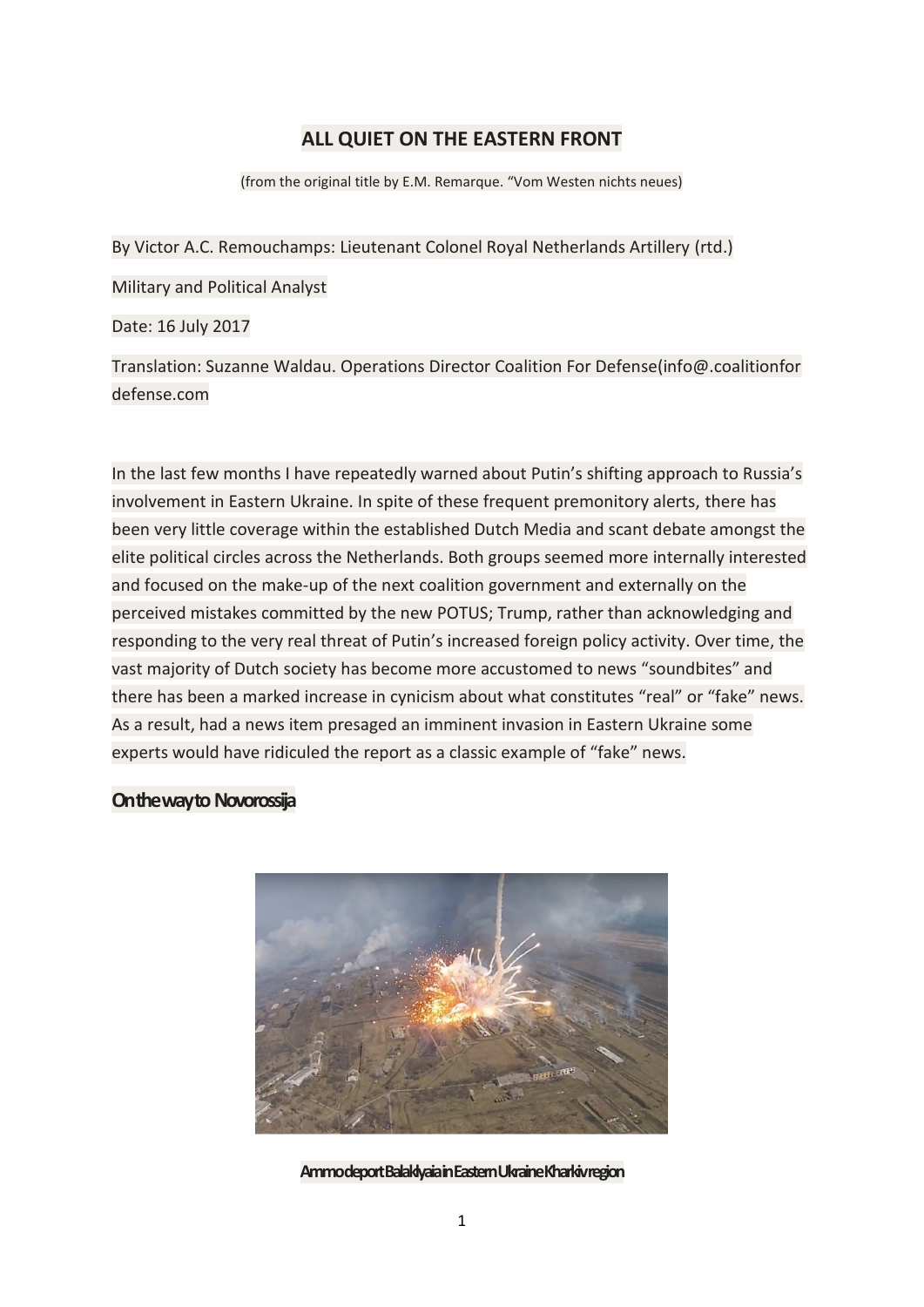From right under the noses of politicians and the media they've completely missed increased Kremlin activity. The Kremlin reorganised, strengthened and attracted forces to the Donbass region and the border area with Russia to "correct" the existing borders.

Putin had accurately calculated that Russia's advance would be unchecked by the West and counted upon the lack of a "joined up" response by NATO and the EU at large. This assessment and understanding additionally strengthened Putin's resolve to take a firmer rein upon Ukrainian territory. Putin shows no signs of stopping and for the purposes of clarity for our green table experts, the recent efforts of the Russian Napoleon are set out in the points below.

– Although parts of the three armed forces have been moving in a westerly direction since 2016, the current repositions are likely to be exacerbated by the "fake" news tsunami surrounding POTUS, emboldening Russia and giving them greater prominence

– After the end of the large-scale military exercise KAVKAZ 2016 and related exercises on a smaller scale, it has become clear to Russian followers that Russia is looking for an opening to capture land East of Ukraine without nullifying agreements entered into in the MINSK II treaty. (1)

– The Soviet model in which a "backbone" status of specialist rods and units have been reintroduced as a starting point, these can be strengthened quickly and silently for efficient mobilization, a typical Kremlin strategy

– Different from other large-scale exercises in recent years, assumed KAVKAZ II units are part of the Ministry of Internal Affairs section. As in previous decades – and common in the Soviet era – soldiers were paid their fees in markets within specially deployed static administrative centres and military hospitals which been instructed to set up mobile field hospitals during exercises. This signals that Russian units are prepared for an impending large-scale operation.

– Civil administration centres have been ordered to move forwards to develop their operational lines. In the Southern Military District, (Ukraine) and also within Belarus similar to the deployment in Syria. If deemed appropriate this will be applicable to the Baltic states and observers have noted an increased concentration of these units.

– In the past, the Russian Federation utilised 25 divisions and fifteen brigades on the ground, these units are still increasing in strength making the current combat power levels around 60% to 70% of capacity. These units are looking to increase their personnel with an extra 10,000 men. A clear indication that the Russian forces are preparing for a possible deployment of military units.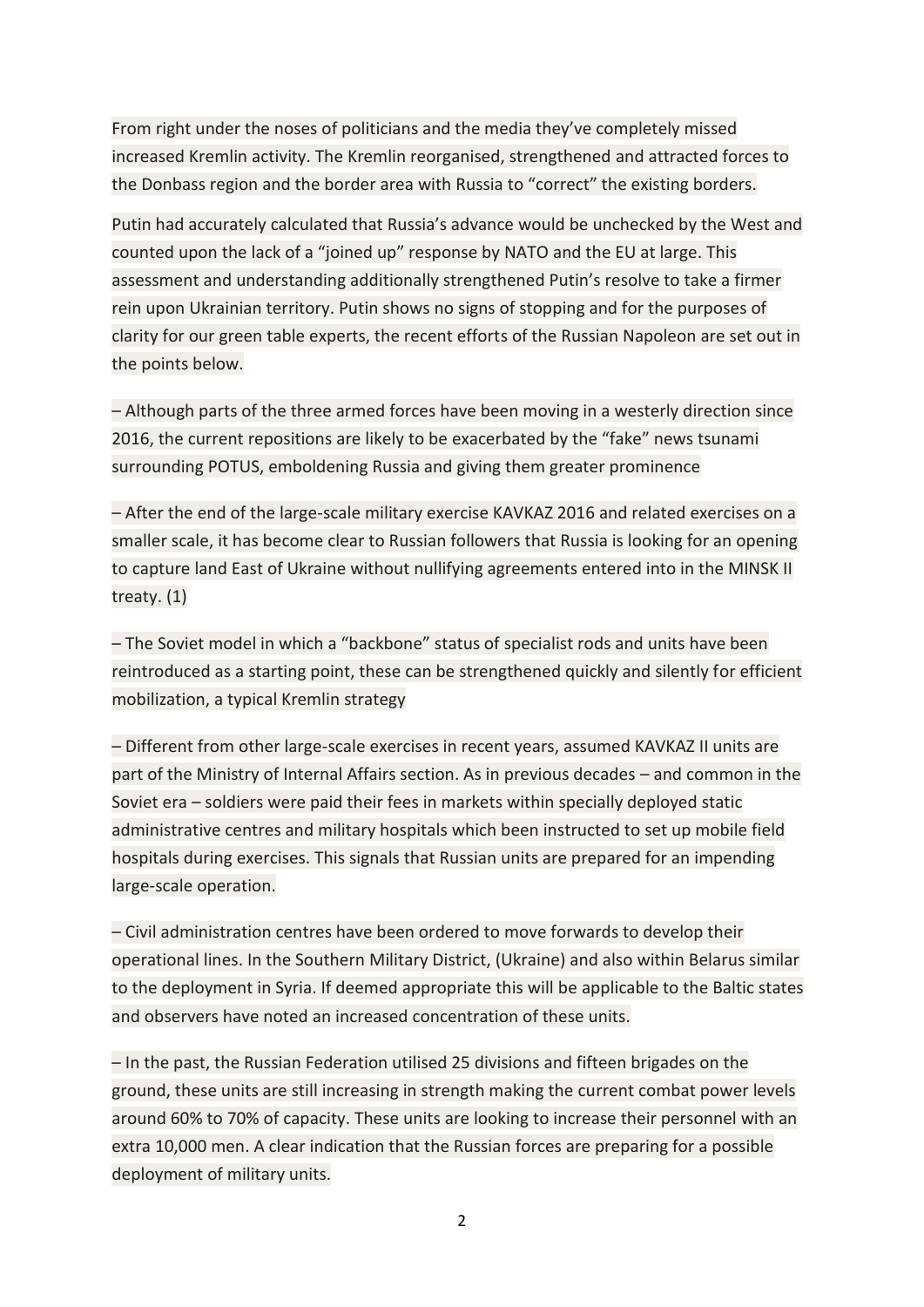– Russian military action in the Donbass region has increased with 336 attacks recorded between 12th and 20th March, 2017 where nine Ukrainian soldiers were killed and 35 wounded. Russia also perpetrated successfully an attack on a Ukrainian mobilization complex annex ammunition depot in Balaklya in Kharkiv. (2) most likely by the use of armed drones.

– It is generally believed that all activities will converge with a planned exercise ZAPD likely to take place in September 2017



### **Drilling in the Border Area with Ukraine**

**Disposition formations in the Southern Military District. Note: the marketing is a recent addition to the existing Order of Battle of the Military District!**

As a result of the activity outlined previously, the Military District South contains three armed units: 1st Guards Tank Army, the 40th Army and the 8th Army headquartered in Rostov, Don. Sub units of this Army can be deployed quickly in the Caucasus for rapid response.

These armed units can also be deployed at short notice to carry out operations in Ukraine, Syria, Belarus and the Baltic States. Russia has further increased its armed presence and opened four new divisions, all located in close proximity to the Ukrainian border:

150th Motorized Armoured Police Division in the Rostov area, (50 kilometres from Ukraine border)

10th Army Division, 3rd Motorized Infantry Division in the Region Voronezh (45 kilometres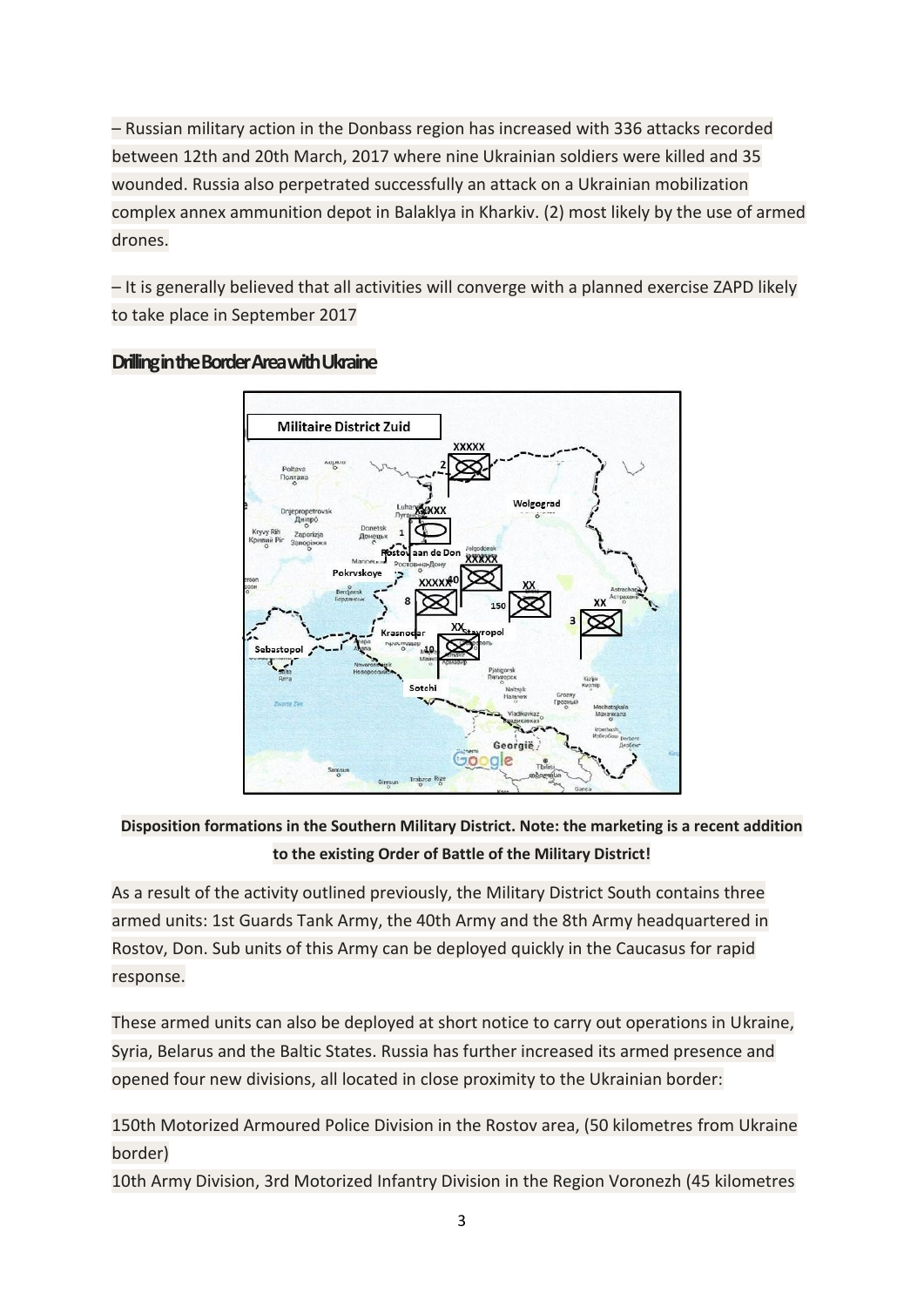# from the border with Ukraine) 144th Motorized Armoured Infantry Division in Smolensk (255km from the border with Ukraine)

This forms part of the rapid response unit, in order to be able to supplement the already developed combat force at the border of Ukraine. Three motorized infantry brigades have been moved from the Kazakhstan's border and from the Wolgabækken to Bryansk and the Voronesh region which is less than fifty kilometres from the border with Ukraine. The headquarters of the 20th Army have also been moved westward. The repositioning of such a major combat force in the border area with Ukraine have not been made with defensive considerations but are instead strategically placed for maximum offensive capabilities.

### **Measures in Other Traditional and Modern Dimensions**

On 8th March, 2017 the Russian Ministry of Defense announced that the Black Sea Fleet will be equipped with additional ships capable of rapidly moving large troops to the south coast of Ukraine (Mariupol and Odessa), Caucasus (Abkhazia) and/or Russian bases in Syria. On 24th March, 2017 observers in the port of Pokrovskoye noted the loading of some of these ships. At the same time the Kremlin sent special air and land units to the bases in Belarus, which during a Russian invasion in Eastern Ukraine, would act to protect the north flank of those incoming units.



Locations of the positions from where the Southern Military District is reinforced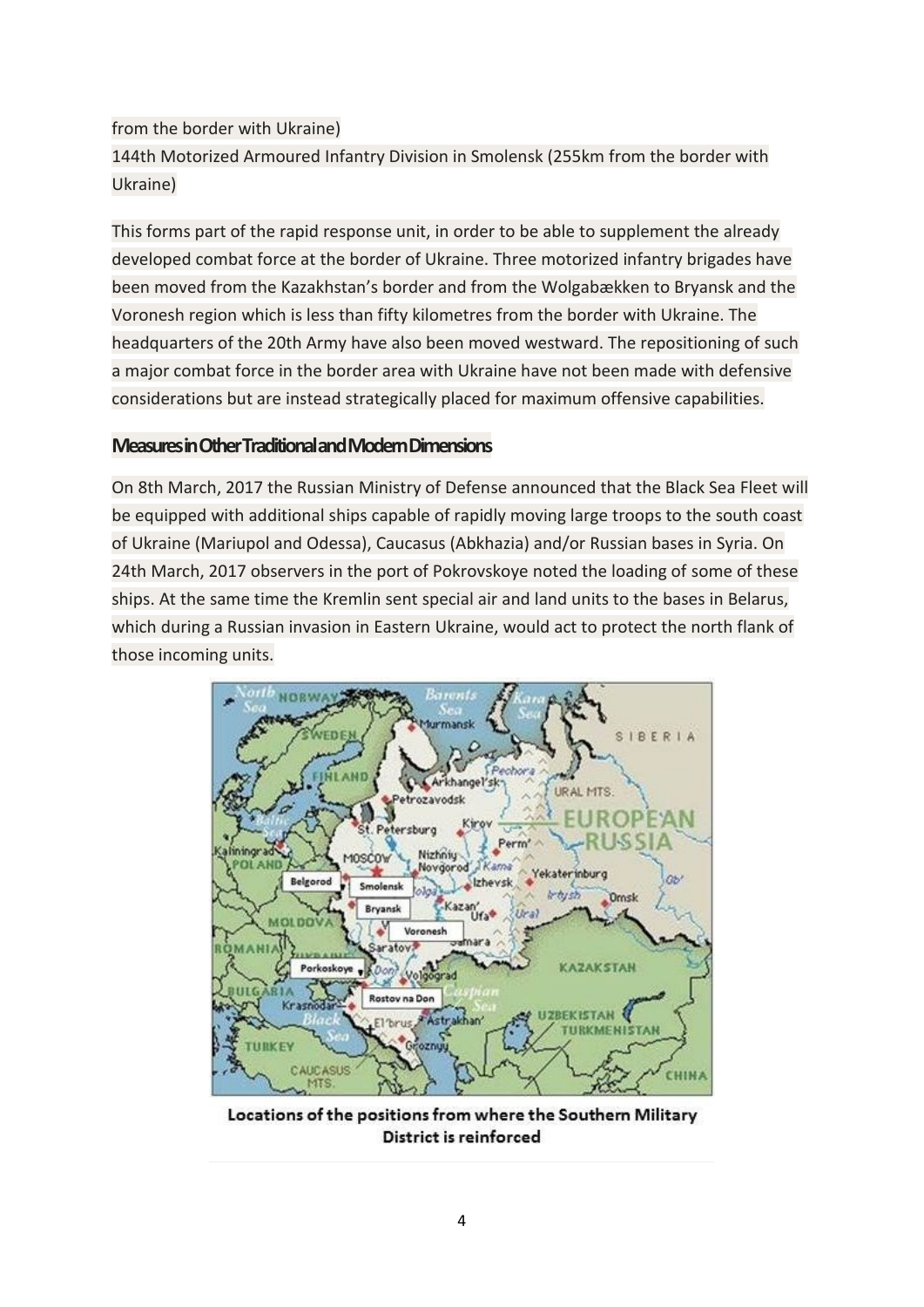In addition to this, the Kremlin also increased its fourth-dimensional efforts against Ukrainian websites and the internet connections of high-level authorities and institutions.

By the end of 2016 the number of violations of websites and addresses of Ukrainian public institutions and high-level authorities such as the Ministries of Defense and Finance, grew significantly. The Ukrainian government identified 6,500 attempts. A small proportion turned out to be successful and even managed to render large parts of the southern provinces of Ukraine without power.

### **It Happens Right Under our Noses**

Russian military intervention and the movement of its armed forces clearly demonstrates that the Kremlin is on its way to continue its "Novorossija" adventure and expects to successfully complete its geopolitical ambitions. Russia's foreign policy plans within this area have been inadvertently supported by the role played by the Liberal parts of Western-based media that often appears to push news narratives which the Trump administration feels forced to defend itself from. Liberal news media outlets media have become so fixated with undermining Trump that the aggressive military signals emanating from Eastern Ukraine are wilfully ignored.

To date NATO's response to force the Kremlin to rethink their geopolitical ambitions have been symbolic rather than strategically led with specific operational objectives. In part, this has been due to an insufficient combat force leading to deployment on a piecemeal basis emboldening Putin to deliver against his military objectives. One hopes by the end of the year The West will not ruefully reflect on the past 12 months and state:

*"It happened right under our noses, we underestimated and ignored both the military* 

*power and signposts and as a result almost 50% of the Ukrainian territory has been ceded* 



*to the Russian Federation ".*